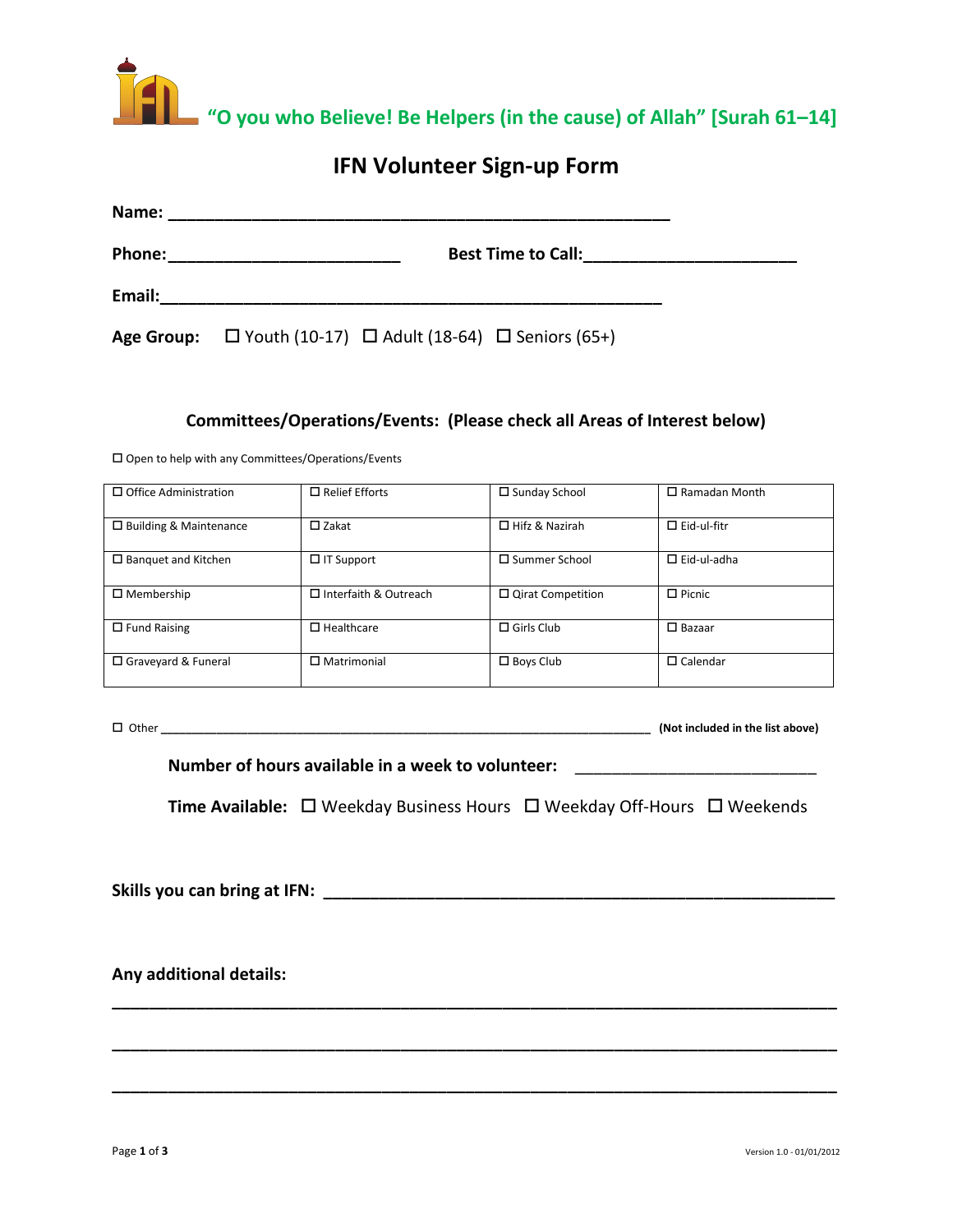# "O you who Believe! Be Helpers (in the cause) of Allah" [Surah 61–14]

## **Form Instructions:**

**Committees/Operations/Events:** Select Areas provided in the table that you are interested in volunteering OR select "Open to help with any Committees/Operations/Events". Additionally, select "Other" and specify the Area if you would like to volunteer in an Area not specified in the table.

Number of hours you can be available to volunteer in a week for each of the Areas of Interest you selected.

Specify time you are available to volunteer i.e. Weekday Business Hours, Weekday off-Hours or Weekends

**Skills you can bring to IFN**: Specify professional or volunteering skills/experience that you can bring to help at IFN. Examples – I have graphics design experience that can be well utilized in the Calendar design team, or I was leading a membership committee in another Mosque, and I can bring this experience to help at IFN.

**Any additional details**: List any other supplementary skills or restriction to your time commitment at IFN Example - I volunteer on my kid's football team on Saturdays during summer so I need advance notice if my help is needed during this period; however on the flip side I can help IFN youth sports activities when required. Or I travel Mon & Tue of every week, so I may not be able to volunteer during this time.

### **Form FAQs:**

#### **1. Who should fill this form?**

Everyone who wish to do volunteer work at IFN.

#### **2. I'm already an active volunteer, do I need to fill this form? Why?**

Yes,. MashaAllah, IFN is a growing organization with growing needs and distributed responsibilities, so we are making an effort to maintain a central list to better organize committees, operations and events at IFN.

#### **3. Is this form available online?**

Not at this time, but we will work to make it available online in the future.

#### **4. How is my information used?**

The information provided will only be used for volunteering services at IFN.

#### **5. Do I need to volunteer every week for the number of hours I specify?**

No, you will only need to volunteer the hours during the program period you selected OR when we are running-short of volunteers in any other program. In most cases we will provide you advance notice of upcoming events and activities when your help is needed.

#### **6. Who is the contact person for more information and/or to answer any questions?**

Please contact IFN General Secretary